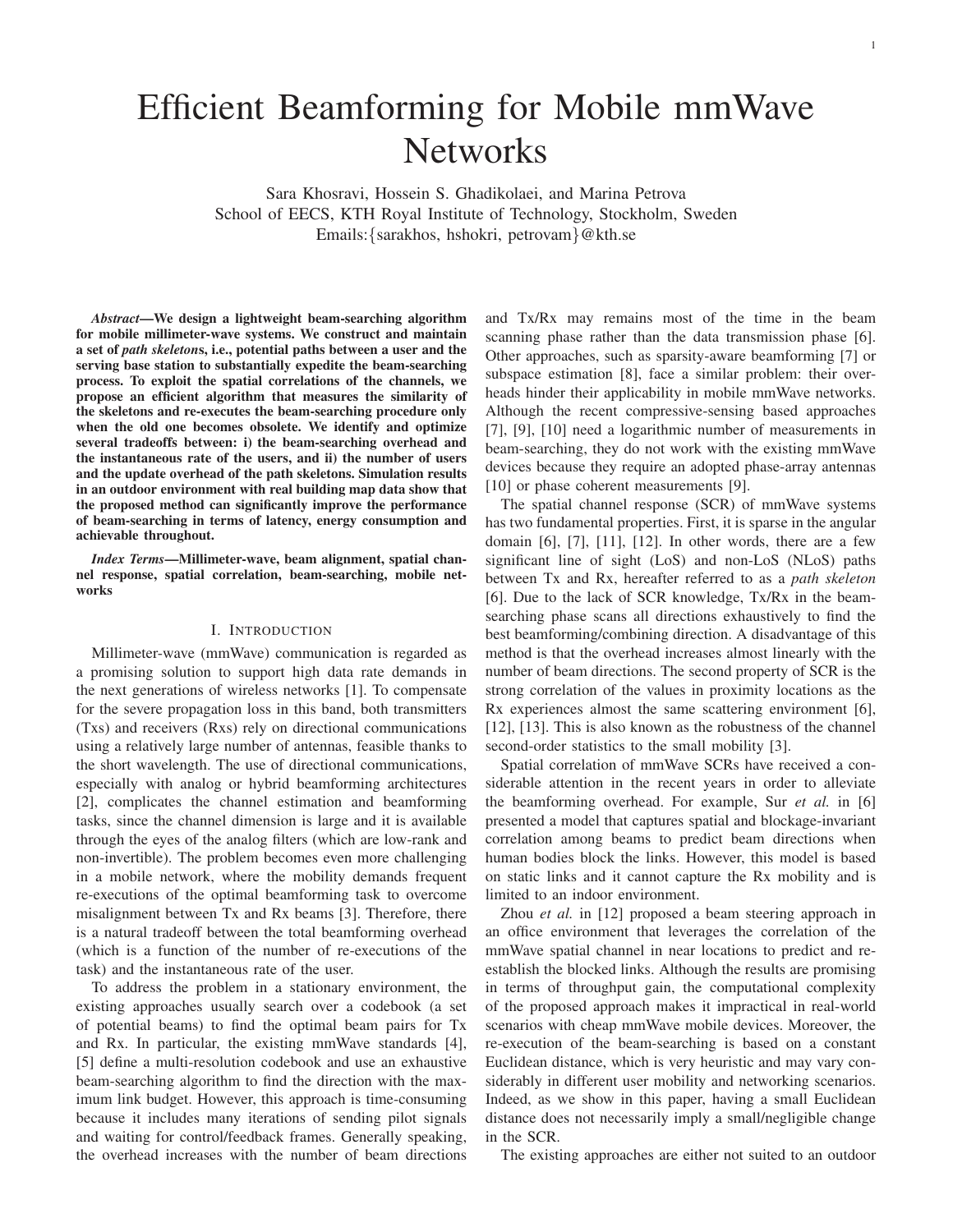mobile network or are heuristic based, hindering a proper control of the tradeoff among the instantaneous achieved rate and beamforming update overheads in various user mobility scenarios.

In this paper, we address the problem of the beamforming overhead and investigate an efficient beamforming algorithm in an outdoor environment. Inspired by the path skeleton approach [6], we assume that every Tx maintains a database including path skeletons of different locations in its coverage areas. First, we consider a negligible overhead to construct and update this database and develop an algorithm to track the correlation between path skeletons in different locations through a specific trajectory. We show that our algorithm requires the minimum number of coarse beam-searching in comparison to the existing methods [5] while keeping the throughput and achieved rate in a near-optimal level. Moreover, we show that our approach is also efficient in terms of energy consumptions, computational and signaling complexity. We then characterize the cost of database maintenance and show that it is inversely proportional to the number of users. It suggests that as the number of users increases, the overhead for the database update decreases drastically and therefore we can optimize the aforementioned tradeoff at almost no cost.

The rest of this paper is organized as follows. We introduce the system model in Section II. We describe our proposed method to track the correlation between path skeletons in Section III. We also present the ray tracing simulation results of running our algorithm in a real urban environment in Section III. We consider the overhead of building and updating the database in Section IV. The summary of our findings is presented in Section V.

*Notations:* Bold upper-case **X**, bold lower-case **x** and normal font  $x$  denote matrices, vectors and scalars, respectively. For any vector **x** (or matrix **X**),  $||\mathbf{x}||_2$ ,  $\mathbf{x}^T$  and  $\mathbf{x}^H$  are its  $l_2$ -norm, transpose, and conjugate transpose, respectively. For any integer L, we define set  $[L] = \{1, 2, ..., L\}$ . **I**<sub>L</sub> denotes an  $L \times L$  identity matrix.

#### II. SYSTEM MODEL

We consider the downlink of a mmWave network with multiple base stations (BSs) and user equipment (UEs). Without a loss of generality and to keep the notations simple, we focus on a specific UE and its serving BS. We consider BS as the Tx and UE as the Rx. We assume that the Tx location is constant but the Rx is mobile and moves through a specific trajectory. Blue and green lines in Fig. 1 show different Rx trajectories.

We assume that Tx and Rx utilize uniform linear arrays (ULA) with  $N_{\text{Tx}}$  and  $N_{\text{Rx}}$  antennas, respectively. The separation between both transmit and receive antenna elements is  $\lambda/2$ , where  $\lambda$  is the wavelength. We consider one radiofrequency chain both in the Tx and in the Rx. The channel follows a narrow band cluster model with  $L$  paths, and block fading, where the small scale fading is constant over a coherent interval (CI). The channel matrix  $\mathbf{H} \in \mathbb{C}^{N_{\text{Rx}} \times N_{\text{Tx}}}$  in one CI



Fig. 1: Simulation area in the central part of Stockholm city. The blue star shows the location of the Tx1 and the red star shows the location of the Tx2. Blue and green lines illustrate the first and the second trajectory respectively. Point H shows the handover location.

can be expressed as [14]:

$$
\mathbf{H}_{(x_i,y_i)} = \sqrt{\frac{N_{\text{Tx}}N_{\text{Rx}}}{L}} \sum_{\ell=1}^{L} \bar{g}_{\ell_i} e^{j2\pi f_{d_{\ell_i}}} \mathbf{a}_{\text{Rx}}(\theta_{\ell_i}) \mathbf{a}_{\text{Tx}}^{\text{H}}(\phi_{\ell_i}),
$$
\n(1)

where  $\bar{g}_{\ell_i} \sim \mathcal{CN}(0, 10^{-0.1PL_i})$  is the complex gain of the  $\ell$ -<br>th path that includes path loss and small-scale fading.  $PL_i$  is th path that includes path loss and small-scale fading.  $PL_i$  is the omnidirectional path loss that is a function of the distance between the Tx and a specific Rx in location  $(x_i, y_i)$  where i is the location index.  $f_{d_{\ell_i}}$  is the Doppler shift of the  $\ell$ -th path that is characterized by the the direction of received paths relative to the motion of the Rx in location index  $i$  (see [7], [14] for more details).  $\mathbf{a}_{Tx} \in \mathbb{C}^{N_{Tx}}$  and  $\mathbf{a}_{Rx} \in \mathbb{C}^{N_{Rx}}$  are unit-norm array response vectors at the Tx and the Rx, respectively.

Since we use ULA,  $\mathbf{a}_{\text{Tx}}(\phi_{\ell_i})$  is [2]

$$
\mathbf{a}_{\text{Tx}}(\phi_{\ell_i}) = \frac{1}{\sqrt{N_{\text{Tx}}}} [1, e^{j\pi \sin(\phi_{\ell_i})}, ..., e^{j\pi (N_{\text{Tx}} - 1) \sin(\phi_{\ell_i})}]^{\text{H}},
$$
\n(2)

where  $\phi_{\ell_i} \in [0, 2\pi)$  and  $\theta_{\ell_i} \in [0, 2\pi)$  are angle of departure (AoD) and angle of arrival (AoA) of the L<sub>th</sub> path in the (AoD) and angle of arrival (AoA) of the  $\ell$ -th path in the location index *i*, respectively. The array response vector at the Rx,  $\mathbf{a}_{Rx}(\theta_{\ell_i})$ , can be expressed in a similar fashion by replacing  $N_{rs}$  and  $\phi_{\ell_i}$  by  $N_{rs}$  and  $\theta_{\ell_i}$  respectively. For the replacing  $N_{\text{Tx}}$  and  $\phi_{\ell_i}$  by  $N_{\text{Rx}}$  and  $\theta_{\ell_i}$ , respectively. For the sake of notation simplicity, we drop subscript  $(x_i, y_i)$  from **H** when it is clear from the context.

With the unit-norm beamforming vector  $f \in \mathbb{C}^{N_{Tx}}$  in the Tx and the unit-norm combining vector  $\mathbf{w} \in \mathbb{C}^{N_{Rx}}$  in the Rx, the received signal of path  $\ell$  in one CI is

$$
y_{\ell} = \mathbf{w}_{\ell}^{\mathsf{H}} \mathbf{H} \mathbf{f}_{\ell} \mathbf{s} + \mathbf{w}_{\ell}^{\mathsf{H}} \mathbf{n}_{\ell},
$$
(3)

where **s** is the transmitted symbol and  $\mathbf{n}_{\ell} \sim \mathcal{CN}(0, \sigma^2)$  is the Gaussian poise vector. For the sake of simplicity, we consider Gaussian noise vector. For the sake of simplicity, we consider **s** as the  $\ell$ -th column of  $\sqrt{P/LI_L}$  where the total transmission power P is equally divided among L paths. Since  $w_{\ell}$  is unitnorm, we have that  $\mathbf{w}_\ell^H \mathbf{n}_\ell \sim \mathcal{CN}(0, \sigma^2)$ . We express the heamforming vector f, and the combining vector  $\mathbf{w}_\ell$  as beamforming vector, **f**, and the combining vector, **w**, as

$$
\mathbf{f}(\phi, N_{\text{Tx}}) = \frac{1}{\sqrt{N_{\text{Tx}}}} [1, e^{j\pi \sin(\phi)}, ..., e^{j\pi (N_{\text{Tx}} - 1) \sin(\phi)}]^{\text{H}}, \tag{4}
$$

$$
\mathbf{w}(\theta, N_{\text{Rx}}) = \frac{1}{\sqrt{N_{\text{Rx}}}} [1, e^{j\pi \sin(\theta)}, \dots, e^{j\pi(N_{\text{Rx}} - 1)\sin(\theta)}]^{\text{H}}.
$$
 (5)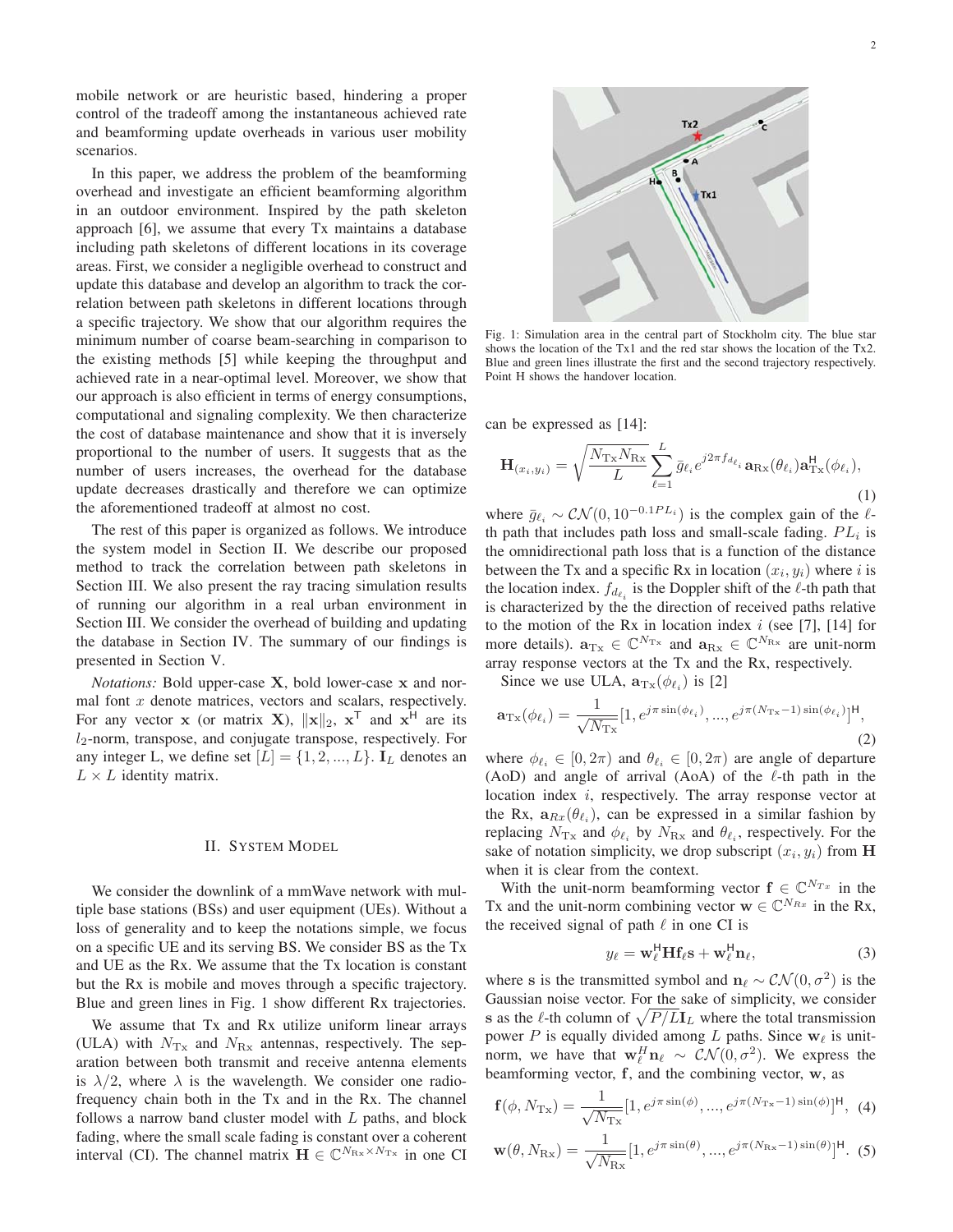Equations (4) and (5) indicate that only the phase of elements in beamforming and combining vectors can be varied. We only consider horizontal (2D) beamforming/combining and the extension to 3D is straightforward. Each path can be LoS or NLoS.

We define a path skeleton as a set of  $L$  paths that approximate the SCR between the Tx and Rx. The path skeleton can be obtained after running exhaustive beam-searching in all directions and applying the so-called path skeleton construction procedure in [6]. The Tx and Rx then search over this skeleton, instead of an exhaustive search, to substantially reduce the cost of channel estimation and beamforming design. We assume that Tx (BS) can store the path skeletons in different locations of its coverage area in a database, which should be regularly maintained. However, this task involves two costs: the maintenance cost and the query cost. The maintenance cost is the overhead of building and updating the database. The query cost is the number of times we inform the Rx about a new path skeleton. We first focus on the case where the maintenance cost is negligible and optimize the Rx (user) rate experience with a given limited query budget. We then relax the negligible maintenance cost and propose a simple approach to update the database, whose cost is a decreasing function of the number of Rxs.

Formally, we model a path skeleton based on the large-scale parameters of each path  $p_{\ell} = {\theta_{\ell}, \phi_{\ell}, \tilde{g}_{\ell}}$ ,  $\ell \in [L]$  between a<br>Ty in a fixed location and a mobile Ry in location  $(x, y)$  as Tx in a fixed location and a mobile Rx in location  $(x_i, y_i)$  as

$$
PS_{(x_i,y_i)} = \sqrt{\frac{N_{\text{Tx}} N_{\text{Rx}}}{L}} \sum_{\ell=1}^{L} \tilde{g}_{\ell_i} \mathbf{a}_{\text{Rx}}(\theta_{\ell_i}) \mathbf{a}_{\text{Tx}}^H(\phi_{\ell_i}) \quad (6)
$$

where  $\tilde{g}_{\ell_i} = \sqrt{PL_i}$ . At this location, the large-scale parame-<br>ters  $\theta_{\ell}$ ,  $\phi_{\ell}$  and  $\tilde{g}_{\ell}$  correspond to the AoA, AoD and the gain ters  $\theta_{\ell_i}$ ,  $\phi_{\ell_i}$  and  $\tilde{g}_{\ell_i}$  correspond to the AoA, AoD and the gain of the L<sub>th</sub> path of the  $\ell$ -th path.

In this work, we omit the interference effects of other Txs and multi-user scenarios and leave them as the future work.

## III. PROPOSED ALGORITHM WITH NEGLIGIBLE DATABASE MAINTENANCE COST

In this section, we consider the low overhead PS database maintenance scenario. This assumption essentially means all the PSs are available a priori at every Tx for all locations inside its coverage areas. Consequently, we only focus on the query cost and develop optimization problems to maximize the Rx instantaneous rate given a fixed query budget. In summary, our solution approach measures the change in the PSs as the Rx moves and initiates a query automatically only when a substantial change in PSs, and consequently in the optimal beamforming vectors, is observed. We will consider the database maintenance cost in Section IV.

Notice that our proposed algorithm is based on the downlink transmission; however, it can be applied to the uplink case by replacing the roles of the beamformer (**f**) and combiner (**w**) and modifying the channel matrix **H**.

## *A. Beamforming Design*

In the pilot transmission phase, the Rx asks the database for the PS of its current location  $(x_i, y_i)$ . Then, a sequence of pilot

signals, Pilot<sub> $\ell_i = (\frac{P}{L}, \mathbf{f}(\phi_{\ell_i}), \mathbf{w}(\theta_{\ell_i}))$ ,  $\ell \in [L]$ , are sent along  $L$ , paths in the skeleton, whose cardinality is much smaller</sub> L paths in the skeleton, whose cardinality is much smaller than the total number of paths between the Tx and Rx, to find the existing non-blocked paths. More specifically, Rx measures signal strength in all  $p_{\ell} \in \text{PS}_{(x_i, y_i)}$  and constructs **H** from (1).<br>If all paths  $p_{\ell} \in \text{PS}_{(x_i, y_i)}$  are blocked or weakened due to the If all paths  $p_{\ell} \in PS_{(x_i,y_i)}$  are blocked or weakened due to the presence of some potential obstacles or the dynamics of the presence of some potential obstacles or the dynamics of the environment, the path skeleton finder procedure is called to refresh this entry  $(PS_{(x_i,y_i)})$  of the database.

In the data transmission phase, the beamforming vector **f** and combing vector **w** are designed to maximize the link budget, namely:

$$
\begin{array}{ll}\text{maximize} & |\mathbf{w}^H \mathbf{H} \mathbf{f}|^2\\ \text{f,w} & \end{array} \tag{7a}
$$

subject to 
$$
\mathbf{f} \in \mathcal{F}
$$
, (7b)

$$
\mathbf{w} \in \mathcal{W},\tag{7c}
$$

where  $F$  and  $W$  are predefined beamforming and combing codebooks, respectively. Vectors **f** and **w** follow the functions given by (4) and (5). When there is no restriction on using any phase shift  $\phi$  at the Tx and  $\theta$  at the Rx and the number of antenna elements ( $N_{\text{Tx}}$  and  $N_{\text{Rx}}$ ) grows large, the optimal solution of (7) is identical to the antenna response toward the strongest path. That is,  $\mathbf{f}^* = \mathbf{a}_{\text{Tx}}(\phi_\ell)$  and  $\mathbf{w}^* = \mathbf{a}_{\text{Rx}}(\theta_\ell)$ ,<br>where  $\ell = \text{argmax}_{\overline{\theta}_\ell} \overline{\phi}_\ell$ . Notice that  $\overline{\phi}_\ell$ ,  $\ell \in [L]$  are found in where  $\ell = \arg \max_{\ell} \bar{g}_{\ell_i}$ . Notice that  $\bar{g}_{\ell_i}$ ,  $\ell \in [L]$  are found in the channel estimation over the PS. In summary, finding and the channel estimation over the PS. In summary, finding and applying the optimal beamforming in the asymptotic regime is very efficient: Rx should feed back to Tx the index of the path with maximum received signal strength. In this paper, we use this approach, which is asymptotically optimal in the sense of (7).

Given designed  $f_{\ell}$  and  $w_{\ell}$ , the received SNR follows

$$
SNR = \frac{P|\mathbf{w}_{\ell}^{\mathsf{H}}\mathbf{H}f_{\ell}|^2}{BN_0},\tag{8}
$$

where,  $N_0$  is the noise spectral density and  $B$  is the signal bandwidth in the data transmission phase. The achievable rate per second is then Rate  $= B \log(1 + SNR)$  and we can find the achievable throughput in location index  $i$  by multiplying  $Rate<sub>i</sub>$  by the reaming data transmission time. A faster beamsearching leads to a longer data transmission time and perhaps a higher achievable throughput.

## *B. Tracking Spatial Correlation*

To run the channel estimation (or equivalently beamsearching over the skeleton) on every new location, the Tx should inform the receiver about the set of paths in the skeleton. However, for most mobility models, the skeleton is almost the same over many CIs, essentially over several consecutive locations of the trajectory. To reduce unnecessary skeleton inquiry and feedback overhead, Tx continuously monitors the variations of the skeletons in different locations and reports the new one only when a significant change is detected. Formally, assume that Tx has already reported  $PS_{(x_0,y_0)}$  as the reference skeleton. For any new location  $(x_i, y_i)$ , we define

$$
d(x_i, y_i; x_0, y_0) = \|\text{PS}_{(x_i, y_i)} - \text{PS}_{(x_0, y_0)}\|_2.
$$
 (9)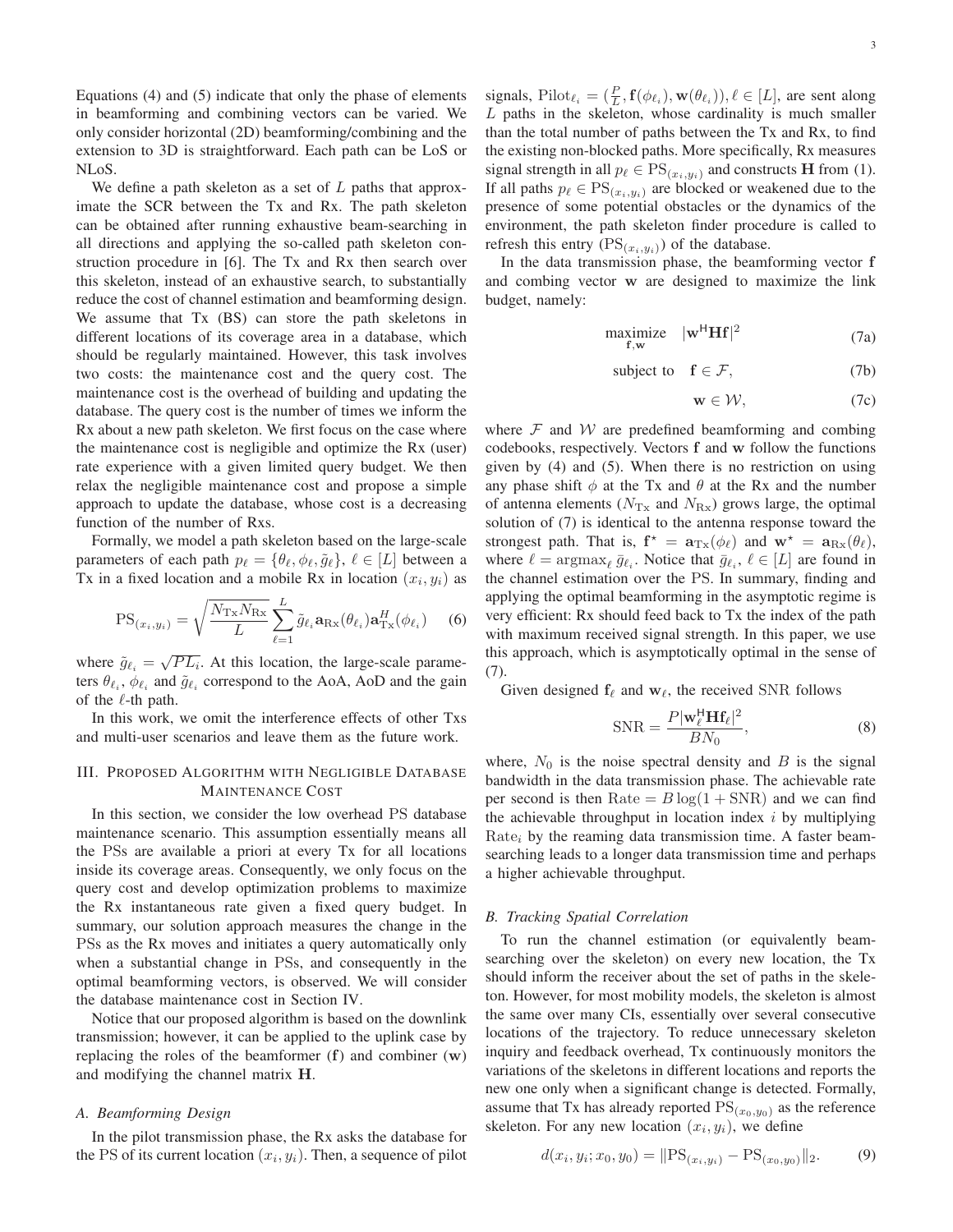Rx and Tx know  $PS_{(x_0,y_0)}$  and  $H_{(x_0,y_0)}$ . At any new location  $(x_i, y_i)$ , they use the skeleton of  $(x_0, y_0)$  to estimate  $PS_{(x_i, y_i)}$ and  $\mathbf{H}_{(x_i,y_i)}$ . Then, Tx translates condition  $d(x_i, y_i; x_0, y_0) \leq$  $T$  to the validity of the existing skeleton. The beamforming vectors for  $(x_i, y_i)$  match to the strongest path in  $\mathbf{H}_{(x_i, y_i)}$ . If  $d(x_i, y_i; x_0, y_0) > T$ , Tx detects a significant change in the dominant paths of the channel, informs the Rx about the new skeleton, and asks for the beam-searching over the new skeleton. Then, this new skeleton is considered as the reference skeleton. This condition can be interpreted as if a set of pilot messages based on  $PS_{(x_i,y_i)}$  are sent to the  $Rx$  in location index  $j$ . Since the distance between skeletons in location index i and j is higher than the threshold  $T$ , additional terms  $\mathbf{a}_{\text{Tx}}^H(\phi_{\ell_i}) \mathbf{a}_{\text{Tx}}^H(\phi_{\ell_i})$  appear in (6) and cause worse channel estimation result.

The performance of the proposed algorithm is dependent on the mobility model, network topology, and the decision threshold  $T$ . Among them we can only control  $T$ . Higher thresholds leads to fewer overheads of the feedback channel to send the new skeleton but also the adoption of suboptimal beamforming solutions: **f** and **w** are designed based on the skeleton in reference location ( $PS_{(x_0,y_0)}$ ) not necessarily the skeleton at the current location  $(x_i, y_i)$ . Lower T improves the rate performance at the expense of higher feedback overhead. To properly set this hyper-parameter of the algorithm, we run the proposed algorithm on a dataset of various trajectories and find an optimal  $T$  from the following optimization problem:

$$
T^* \in \underset{T>0}{\text{argmax}} \sum_{i \in [M]} \text{Rate}_i(T) \tag{10a}
$$

$$
subject to \tU < U_{max}.
$$
\t(10b)

where  $U_{\text{max}}$  is a maximum tolerable number of skeleton queries (database query budget) and  $M$  is the length of the trajectory. The optimization problem (10) includes a one-dimensional search over  $T > 0$  and can be solved numerically. Examples of the trajectories in the training dataset are shown in Fig. 1. Once  $T$  is obtained, this can be applied to users with similar mobility patterns.

Reference [12] considers  $d(x_i, y_i; x_0, y_0)$  =<br> $\sqrt{(x_i - x_0)^2 + (y_i - y_0^2)}$ , Euclidean distance, to assess  $(x_i - x_0)^2 + (y_i - y_0^2)$ , Euclidean distance, to assess<br>B. P.S. correlation in different locations. This metric is the PS correlation in different locations. This metric is both mobility-agnostic and topology-agnostic. To illustrate, consider the following example. Let Tx2 serves an Rx that is moving from location A to location B, see Fig. 1. Due to the small distance between location A and B (about 5 m), the Euclidean approach declares that the spatial channels in location A and B are highly correlated. However, the presence of a building obstacle between two locations completely changes the AoAs and AoDs and consequently the spatial channels. Thus, skeletons in location A and location B are not correlated. However, our proposed metric considers the actual distance between spatial channels (in norm-2 sense) and tracks the validity of the existing paths between the Tx and the Rx. Now, consider the Rx moves from location A to location C that is about 15 m far away. Although based on the Euclidean distance approach the spatial channel correlation weakens due to the long distance between the two locations,

# Algorithm 1 Tracking spatial correlation

**Inputs:** A Trajectory =  $\{(x_1, y_1), ..., (x_M, y_M)\}\)$  of M coordinates,  $T$  and  $B$ .

- 1: Initialization: Set  $(x_0, y_0) \leftarrow (x_1, y_1), PS_0 \leftarrow$  skeleton at  $(x_1, y_1)$  and  $U = 0$
- 2: for  $i = 1, ..., M$  do<br>3: Send pilots over
- 3: Send pilots over  $PS_{(x_0,y_0)}$  and observe  $\{\bar{g}_\ell\}_{\ell \in [L]}$
- 4: **if**  $d(x_i, y_i; x_0, y_0) < T$  **then**<br>5: **f**<sup>\*</sup> =  $\mathbf{a}_{\text{Tx}}(\phi_\ell), \ell$  = argm. 5:  $\mathbf{f}^* = \mathbf{a}_{\text{Tx}}(\phi_\ell), \ell = \arg\!\max_\ell \bar{g}_\ell$ <br>6:  $\mathbf{w}^* = \mathbf{a}_{\text{Tx}}(\theta_\ell), \ell = \arg\!\max_\ell \bar{g}_\ell$ 6:  $\mathbf{w}^* = \mathbf{a}_{\text{Rx}}(\theta_\ell), \ell = \arg\max_\ell \bar{g}_\ell$ 7: else 8: // Update reference point 9:  $(x_0, y_0) \leftarrow (x_i, y_i)$ <br>10:  $PS_{(x_0, y_0)} \leftarrow PS_{(x)}$ 10:  $PS_{(x_0,y_0)} \leftarrow PS_{(x_i,y_i)}$  and inform user<br>11: Send pilots over  $PS_{(x_0,x_0)}$ 11: Send pilots over  $\widetilde{PS}_{(x_0,y_0)}$ <br>
12:  $\mathbf{f}^{\star} = \mathbf{a}_{\mathrm{Tx}}(\phi_{\ell}), \ell = \text{argmax}$ 12:  $\mathbf{f}^* = \mathbf{a}_{\mathrm{Tx}}(\phi_\ell), \ell = \operatorname*{argmax}_{\ell} \bar{g}_\ell$ <br>
13:  $\mathbf{w}^* = \mathbf{a}_{\mathrm{Tx}}(\theta_\ell), \ell = \operatorname*{argmax}_{\ell} \bar{g}_\ell$ 13:  $\mathbf{w}^* = \mathbf{a}_{\text{Rx}}(\theta_\ell), \ell = \arg\max_{\ell} \bar{g}_\ell$ 14:  $U \leftarrow U + 1$ <br>15: **end if** end if 16: Rate<sub>i</sub> =  $B \log(1 + \text{SNR}_i)$ 17: end for 18: **Outputs:** Rate<sub>i</sub> $(T)$  and U

the AoAs and AoDs in the two locations are quite similar so SCRs and equivalently PS should be indeed correlated. Hence, the norm-2 distance of channels as the metric to track spatial correlation in different locations can be much more accurate than a simple Euclidean distance approach.

### *C. Efficiency of the Proposed Algorithm*

Efficiency can be defined based on four parameters: computational complexity, signaling complexity, throughput efficiency, and energy consumption. In the context of beamforming for mmWave networks, an efficient algorithm should keep the throughput and energy consumption at an optimal level with manageable computational and signaling complexities.

Given the presence of an updated skeleton database, Algorithm 1 adds negligible numbers of computations to the system. However, this computation uses historical data about the environment to decrease the number of running coarse beam-searchings in all directions and they trigger if the dynamics of the environment change the skeletons in the database. Moreover, based on our proposed beamforming design, in order to find the existing paths between Tx and Rx in reference locations, our algorithm searches only over the skeleton instead of all the space, leading to substantially less signaling complexity.

In terms of throughput, our algorithm checks the distance between spatial channels in different locations and updates the beamforming and combining vectors if they have been designed based on an obsolete channel, thereby guaranteeing a close-to-optimal performance of the channel estimation and beamforming design. Moreover, due to a faster beamforming design, we expect a longer data transmission time and therefore a gain in the achievable throughput.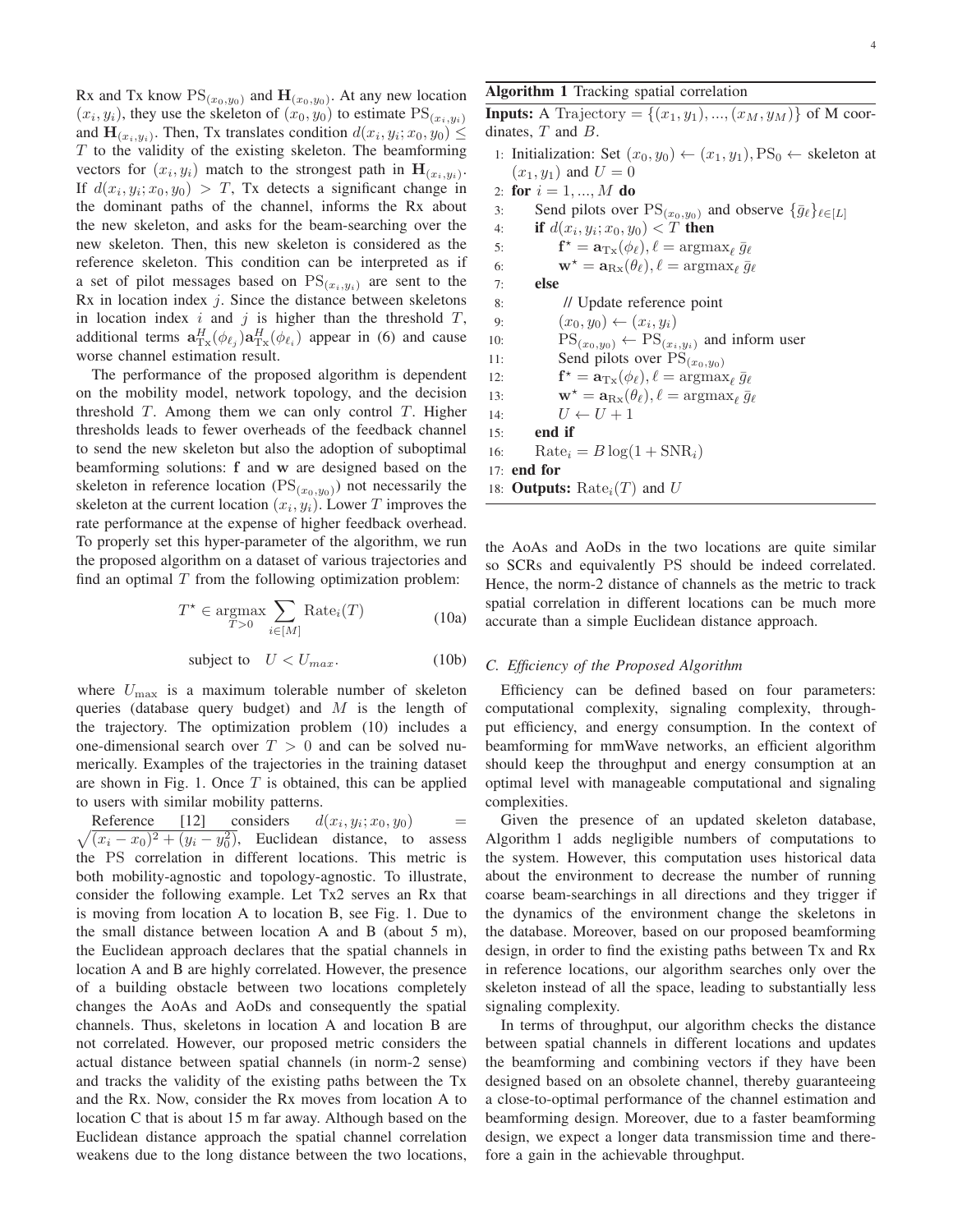

(b)

Fig. 2: The index of the updated reference locations by running (a) benchmarks, and (b) Algorithm 1.

In terms of energy efficiency, our approach keeps the number of pilots at a minimal level by searching only over the skeleton and reducing the database query frequency. Thus our approach is energy efficient, as we observe in the numerical results.

### *D. Numerical Results*

We numerically evaluate the performance of our proposed approach in an urban environment using a ray tracing tool [15]. From the ray tracing output, we can obtain the existing paths between the Tx and the Rx in a specific location. To ensure high angular resolutions, we measure the AoAs and the AoDs with step sizes of 0.1 degrees. We extract the 200  $m \times 200$ m real building map of a central part of Stockholm city and use it as the input data for the ray tracing simulation. Fig. 1 shows the simulation area. We randomly assign glass or brick materials to the buildings. The general simulation parameters are listed in Table I. We consider two different Rx trajectories. We assume a normal pedestrian walk with speed 5 km/h.

*1) First Scenario:* In this scenario, we consider one Tx on the wall of a building with a height of 6 m and blue Rx

| Table I: Simulation parameters.             |                  |
|---------------------------------------------|------------------|
| BS transmit power                           | 30 dBm           |
| Path loss exponent                          | 3                |
| Operating frequency                         | 28 GHz           |
| Signal bandwidth in data transmission phase | 500 MHz          |
| Thermal noise power                         | $-174$ dBm/Hz    |
| Rx height                                   | $1.5 \text{ m}$  |
| Tx height                                   | 6 m              |
| Number of Tx antennas                       | 8                |
| Number of Rx antennas                       |                  |
| Brick penetration loss [16]                 | 28.3 dB          |
| Glass penetration loss [16]                 | $3.9 \text{ dB}$ |



Fig. 3: Diff-NR in adjacent locations based on (a) benchmarks, and (b) Algorithm 1.

trajectory of Fig. 1. Rx is served by Tx1 along this trajectory. The trajectory length is 140 m, including 140 equidistant locations (once every meter), the Euclidean distance between Tx and Rx varies from 24 m to 119 m. In the *first benchmark*, we simulate a baseline where Tx extracts the PSs from the database in all locations so the database query budget is equal to the length of the trajectory. In the *second benchmark*, we simulate the approach of [12] where the beamforming and combining directions update based on a fixed Euclidean distance as shown in Fig. 2(a). The distance between two consecutive updates is 3 m, which is chosen to keep the same total number of updates as our approach (50 updates budget). In Fig. 2(b), the green curve shows distance between  $PS_{(x_i,y_i)}$ in the location index i and the reference skeleton,  $PS_{(x_0,y_0)}$ . Based on Algorithm 1, the reference location is updated once the green curve is higher than the threshold  $T^*$ , set to be 0.42 for our environment as the optimal solution of (10) with a query budget of  $U_{\text{max}} = 50$ . We have marked the update points by stems. The irregular inter-stem distance is due to the mobility of the user and similarity of the channels for some intervals.

We define difference normalized rate (Diff-NR) in two adjacent locations  $(x_i, y_i)$  and  $(x_{i+1}, y_{i+1})$  as

$$
\text{Diff-NR} = \frac{\text{Rate}_{i+1} - \text{Rate}_i}{\text{Rate}_{i+1}}.\tag{11}
$$

In the first benchmark, clearly, Rx achieved rates in each location is maximum because of using optimal beamforming and combining directions in all locations but with the query cost of 140. In the second benchmark, As shown in Fig. 3(a), the user experiences some high fluctuations in the instantaneous rate, which are due to the fact that the channel correlation is sometimes weak before 3 m distance and we need to update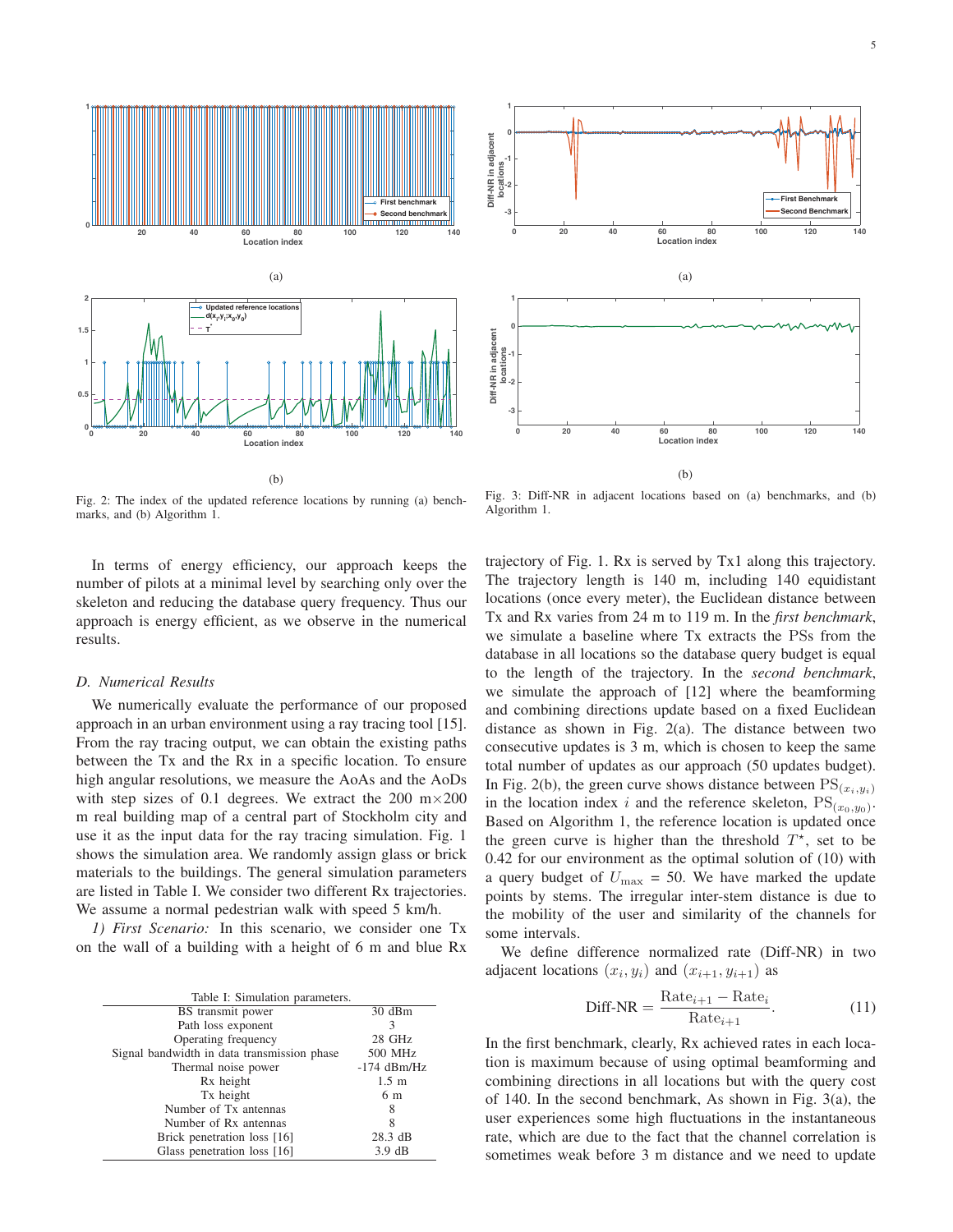

Fig. 4: The index of the updated reference locations by running (a) benchmarks, and (b) Algorithm 1.

the beamforming vectors in the meanwhile. Such fluctuations may prohibit the support of a reliable connection to the user. Fig. 3(b) shows Diff-NR of running Algorithm 1, indicating a very similar pattern as the first benchmark. In other words, Algorithm 1 with up to 50 queries to the skeleton database can perform as good as the first benchmark, where we have optimized the beamforming in all 140 locations of the trajectory.

*2) Second Scenario:* In this scenario, there are two Txs. Green line in Fig. 1 shows the Rx trajectory. The length of this trajectory is 200 m and contains two parts. In the first part Tx2 serves Rx. The second part is started from point H, where Tx1 starts serving the user after a handover. Again, we consider the baseline where each Tx queries PS sets from its database in all locations as the first benchmark and also consider the constant Euclidean distance query policy as a the second benchmark as shown in Fig. 4(a). The result of runing our algorithm is presented in Fig. 4(b). In this case, we consider two different thresholds for each Tx. Based on numerical results, we choose  $T_1^* = 0.7$  as the threshold of Tx2 that are the solutions Tx1 and  $T_2^* = 1$  as the threshold of Tx2 that are the solutions of the optimization problem in (10) with query budget 52 of the optimization problem in (10) with query budget 52. Reference locations in each Tx coverage area will be updated based on defined thresholds.

Fig. 5 illustrates Diff-NR in adjacent locations. It is evident that the rate fluctuation decreases after the handover point in location index of 75. In the first benchmark the query budget is 200 and the achieved rate in all locations is optimal. In the second benchmark the database query is requested every 4 m, shown in Fig. 4(a). Red curve in Fig. 5(a) shows the Diff-NR in adjacent locations that indicates multiple severe rate reductions as high as 10 times throughout the trajectory.



Fig. 5: Diff-NR in adjacent locations based on (a) benchmarks, and (b) Algorithm 1.

Indeed, Rx experiences low throughput in many locations of the trajectory, further highlighting that updating beamforming and combining vectors based on a constant Euclidean distance is not an efficient solution in a dynamic environment. Fig. 5(b) presents the results of running our proposed method, which implies that with running our algorithm and the query cost equal to 52, Rx achieved rate is near optimal in all locations of the trajectory.

## IV. NON-NEGLIGIBLE DATABASE MAINTENANCE COST

In this section, we consider the database maintenance cost that includes the overhead of the building and updating database in a Tx. We start by describing database building and updating phases. Then, we show that the maintenance overhead is inversely proportional to the number of users. So in the outdoor environment with a large number of Rxs, the overhead of building and updating the database could be almost negligible.

## *A. Database Construction*

Initially, Tx divides its coverage area to smaller sections (grids) with pre-defined sizes as shown in Fig. 6. Tx assigns a unique ID to each grid, approximates each grid with one point, and considers one skeleton for that point. Therefore, the database has the same number of skeletons as the number of grid IDs. The grid size is equal in all sections and is chosen to balance the location resolution and the complexity of building a database. The beam-searching procedure runs once in each grid in order to build PS set of grid IDs.

The database has two lists: the normal list and the watch list. The normal list consists of updated PSs. The watch list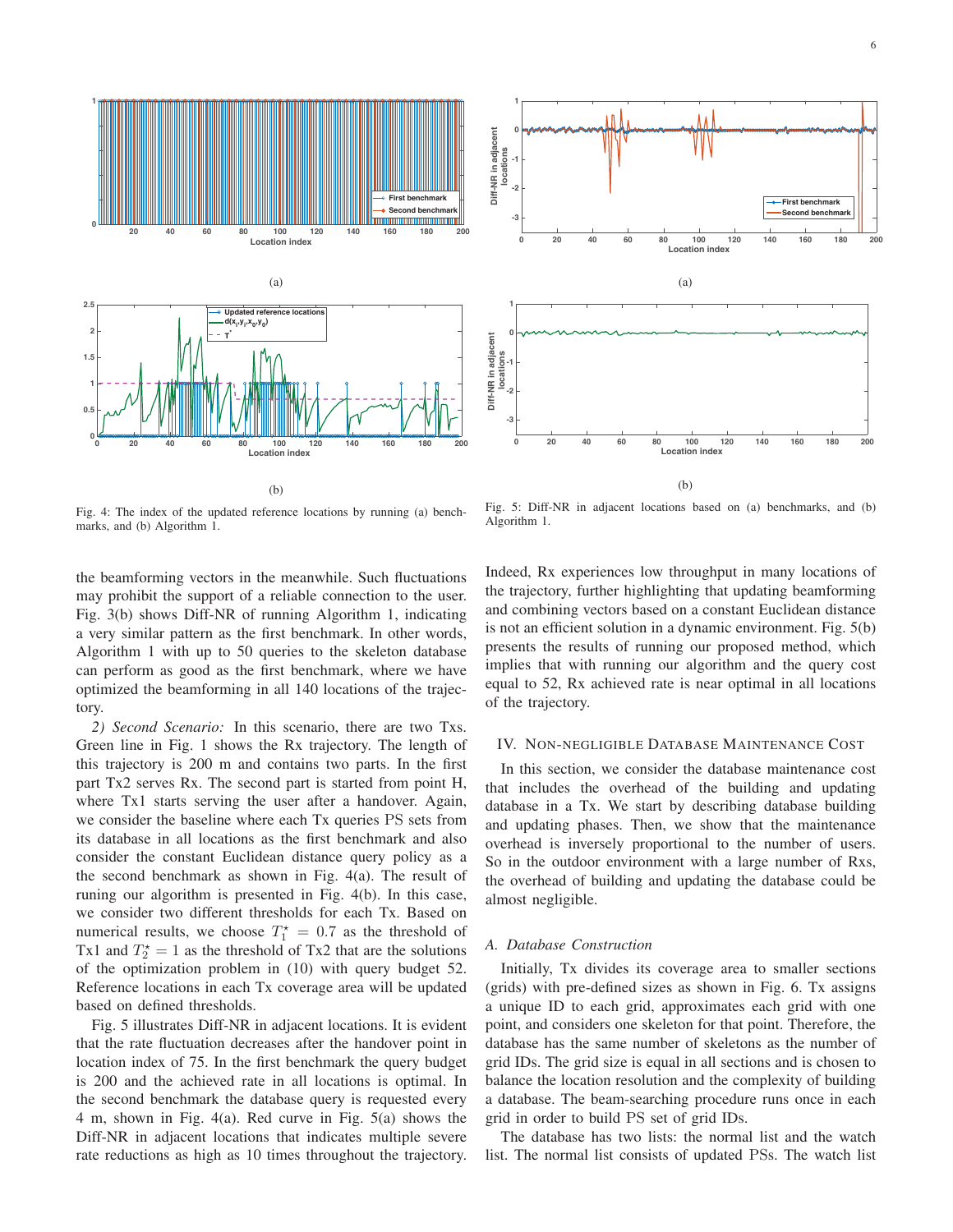

Fig. 6: Tx divides its coverage area to grids with an equal size.

includes the grid IDs whose PSs should be updated. Once a user is located in such grids, Tx may run the path skeleton finder procedure and update the PSs for those grid IDs. Clearly, all IDs are in the watch list initially. The main steps of the initial build up of the database are as follows:

- 1) Tx sends a skeleton finder request to all users in every grid ID, say x. If Tx distinguishes two or more than two Rxs in grid ID-x, it will choose one of them randomly.
- 2) The selected Rx confirms this request by sending a skeleton finder acknowledgment and the discover procedure (like the one in [6]) will be started afterward. Notice that an Rx may not confirm the request, for example, due to its low battery level.
- 3) The output of discovery process is the path skeleton in x, which includes all paths between Tx and the grid ID-x. Tx stores the skeleton, moves ID-x to its normal list, and activates an aging counter for this skeleton. The counters determine the age of each PS in the normal list.

Tx repeats the above process for all grid IDs of the watch list and stores them in the normal list of the database.

In the database updating phase, Tx checks the aging counters of the PSs in the normal list. If an aging counter exceeds a predefined threshold (T-Aging), Tx removes the ID from the normal list and adds it to the watch list of the database. It means that the skeleton discovery process runs again for this grid ID. Fig. 7 summarizes the proposed building and updating phases for a specific grid ID.

The T-Aging depends on the environment. For a highly dynamic environment like crowded streets, it should be shorter than a stationary environment, as the skeletons may change more frequently in the former situation so Tx needs to update its database in a shorter periods.

#### *B. Database Maintenance Overhead*

In this subsection, we show that the overhead of building and updating the database is inversely proportional to the number of users in the environment. We then present numerical results of database maintenance overhead. In the database building and updating phases the number of the times that a Tx sends the skeleton finder request to a specific Rx in a trajectory is the main metric in analyzing the database overhead. We assume that Rxs always confirm the skeleton finder requests received from the Tx. In the dense urban environment, the number of Rxs is essentially high so the probability that one



Fig. 7: A flowchart of the building and the updating database. The algorithm starts by extracting the grid IDs from the watch list of the database. When Tx detects a Rx in the grid ID, sends the skeleton finder request to it and stores the PS set in the normal list and activates the aging threshold. If the value of an aging counter exceeds the aging threshold, Tx transfers it (the grid ID) to the watch list again. In this case, the algorithm returns to the skeleton finder loop.

specific Rx receives several skeleton finder requests from the Tx can be low. In other words, database maintenance overhead is distributed among all Rxs in the Tx coverage area such that the database overhead decreases as the number of the Rx increase.

To have a better understanding of the interplay between the number of Rxs and the database maintenance overhead, we numerically evaluate the performance of the proposed method. We consider different sets of Rx in our studied environment in Fig. 1. We randomly assign different trajectories to each Rx. We assume each Rx is moving through its trajectory with some random speeds and directions. For instance in Fig. 6 we assign the normal pedestrian speed walk 5 km/h to Rx1 and average vehicle speed 30 km/h to the Rx2. Each Tx divides its coverage areas to grids with an equal size. We choose grid size equal to 2 m that is suitable for the crowded urban environment. We also consider the aging threshold equals to 2 minutes in our simulations. As mentioned in the previous subsection, grid size and aging threshold are highly dependent on the measurement environment and need to be very small in the dense urban environment.

We define C *as the database overhead in a specific time duration*. In other words, C is the number of the skeleton finder requests that the Tx sends to a specific Rx in its coverage area. First, we consider 100 Rxs that are moving